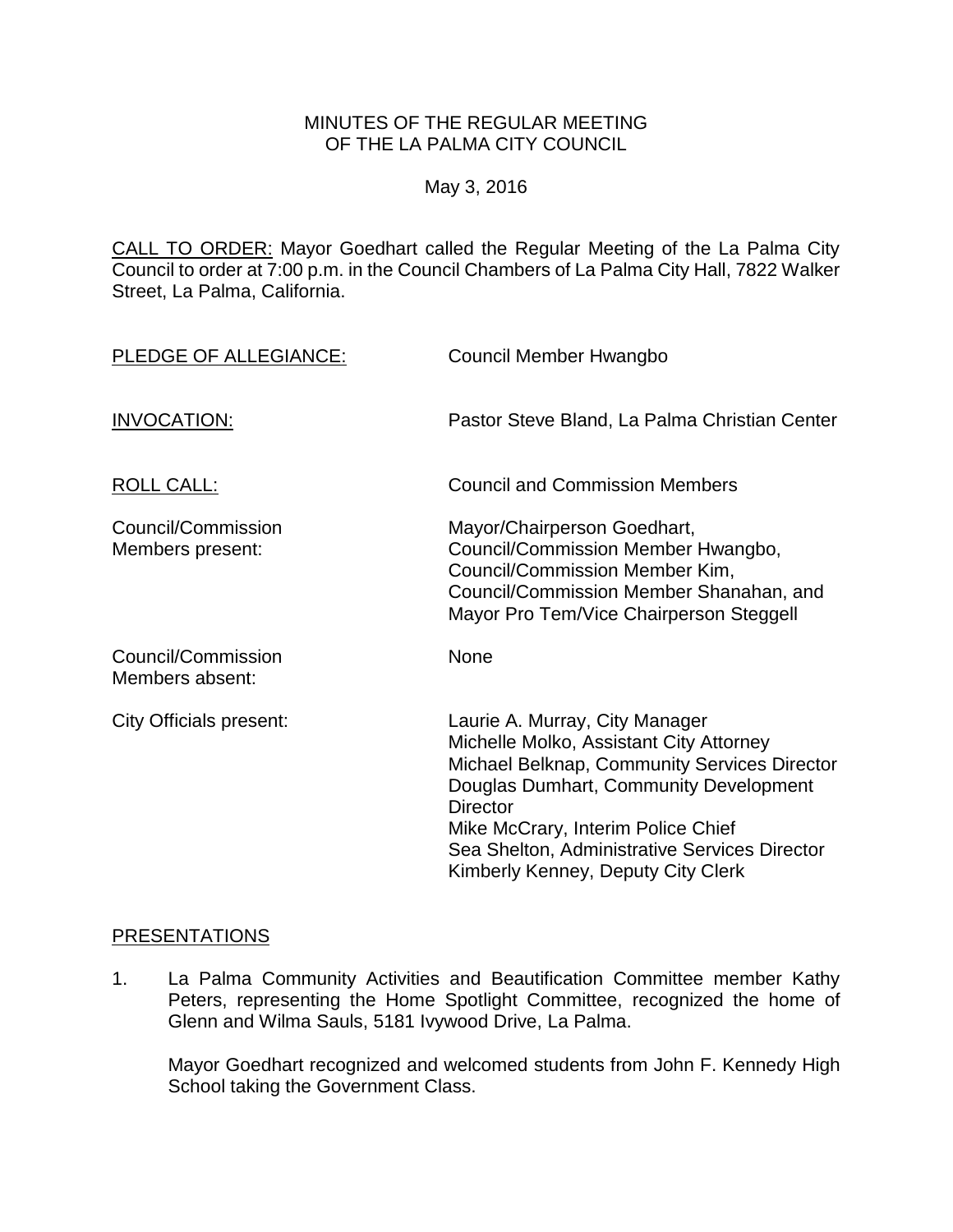City Council Meeting May 3, 2016 Page 2

### [ORAL COMMUNICATIONS](http://lapalma.granicus.com/MediaPlayer.php?view_id=&clip_id=990&meta_id=132086)

No members of the public wished to speak.

## [RECESS THE CITY COUNCIL AND CONVENE AS THE CITY OF LA PALMA AS](http://lapalma.granicus.com/MediaPlayer.php?view_id=&clip_id=990&meta_id=132087)  [SUCCESOR AGENCY TO THE DISSOLVED COMMUNITY DEVELOPMENT](http://lapalma.granicus.com/MediaPlayer.php?view_id=&clip_id=990&meta_id=132087)  [COMMISSION AT 7:08 P.M.](http://lapalma.granicus.com/MediaPlayer.php?view_id=&clip_id=990&meta_id=132087)

Deputy City Clerk Kenney stated, "The City Council will now recess and convene as the Successor Agency to the Dissolved Community Development Commission of the City La Palma, and then recess and convene as the Planning Commission. Members of the La Palma City Council receive no compensation or stipend as a result of convening or participating in either the Successor Agency or Planning Commission meetings, or otherwise as serving as members of the Successor Agency or Planning Commission."

## [CONSENT CALENDAR](http://lapalma.granicus.com/MediaPlayer.php?view_id=&clip_id=990&meta_id=132089)

A. Approval of Successor Agency Minutes

Minutes of the April 19, 2016, Regular Meeting of the Successor Agency.

B. Approval of Register of Demands

Resolution No. SA RES 2016-04 approving the Successor Agency Registers of Demands for May 3, 2016.

C. Successor Agency 3rd Quarter Cash and Investment Report, Fiscal Year 2015-16, as of March 31, 2016

Receive and file the Cash and Investment Report for the third quarter of Fiscal Year 2015-16

Council Member Kim made a motion to approve Consent Calendar A, B, and C.

The motion was seconded by Mayor Pro Tem Steggell and carried on the following vote:

- AYES: Mayor Goedhart, Council Member Hwangbo, Council Member Kim, Council Member Shanahan, and Mayor Pro Tem Steggell
- NOES: None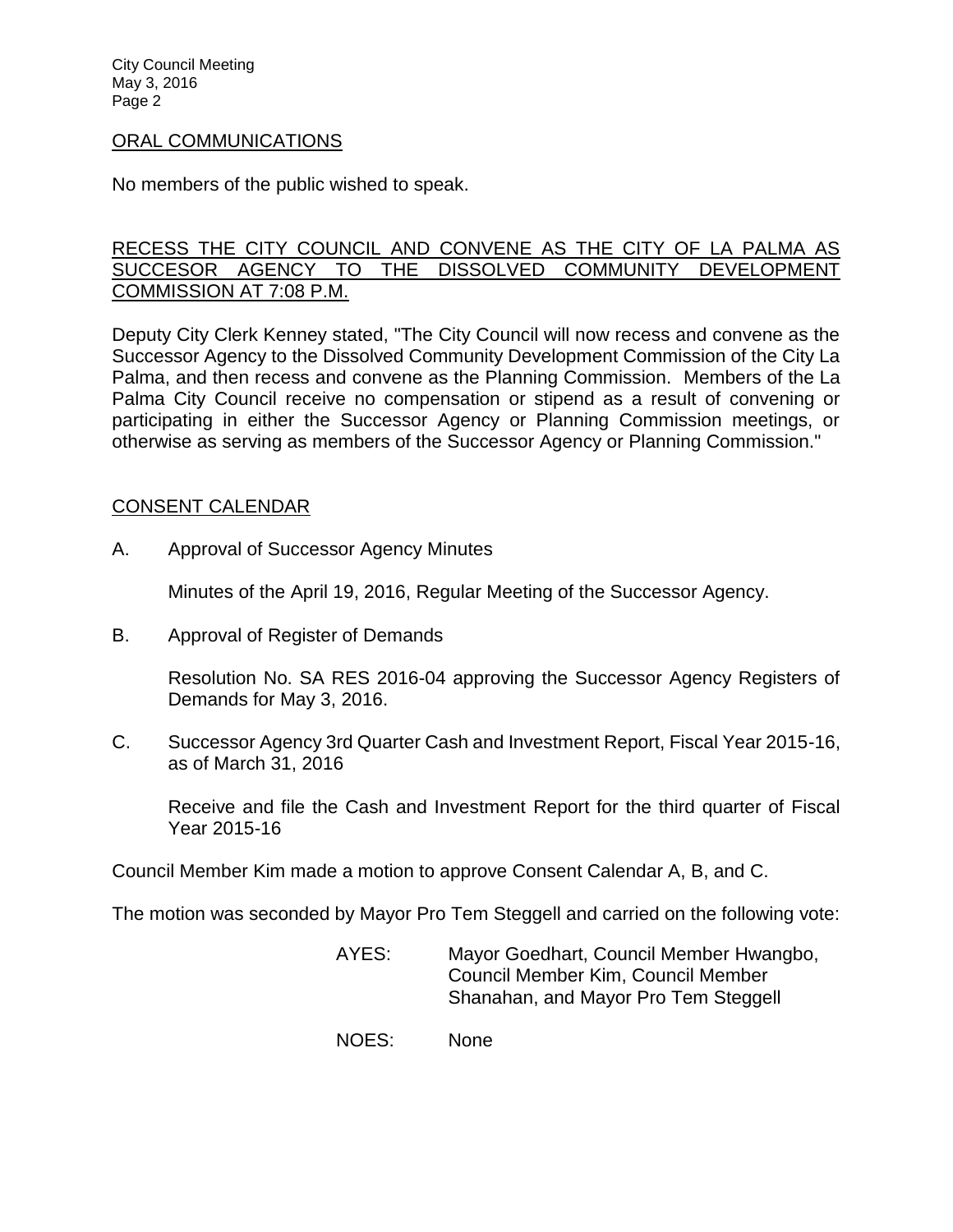City Council Meeting May 3, 2016 Page 3

#### PUBLIC HEARINGS

None Scheduled.

### REGULAR ITEMS

None Scheduled.

## [RECESS THE CITY OF LA PALMA AS SUCCESSOR AGENCY TO THE DISSOLVED](http://lapalma.granicus.com/MediaPlayer.php?view_id=&clip_id=990&meta_id=132096)  [COMMUNITY DEVELOPMENT COMMISSION, AND CONVENE AS THE PLANNING](http://lapalma.granicus.com/MediaPlayer.php?view_id=&clip_id=990&meta_id=132096)  [COMMISSION AT 7:09 P.M.](http://lapalma.granicus.com/MediaPlayer.php?view_id=&clip_id=990&meta_id=132096)

#### [CONSENT CALENDAR](http://lapalma.granicus.com/MediaPlayer.php?view_id=&clip_id=990&meta_id=132097)

PL-1. Approval of Planning Commission Minutes

Minutes of the April 19, 2016, Regular Meeting of the Planning Commission.

Commission Member Kim made a motion to approve Consent Calendar Item PL-1.

The motion was seconded by Vice Chairperson Steggell and carried on the following vote:

> AYES: Chairperson Goedhart, Commission Member Hwangbo, Commission Member Kim, Commission Member Shanahan, and Vice Chairperson Steggell

NOES: None

## PUBLIC HEARINGS

None Scheduled.

#### REGULAR ITEMS

None Scheduled.

# [ADJOURN THE PLANNING COMMISSION AND RECONVENE AS THE CITY COUNCIL](http://lapalma.granicus.com/MediaPlayer.php?view_id=&clip_id=990&meta_id=132100)  [AT 7:10 P.M.](http://lapalma.granicus.com/MediaPlayer.php?view_id=&clip_id=990&meta_id=132100)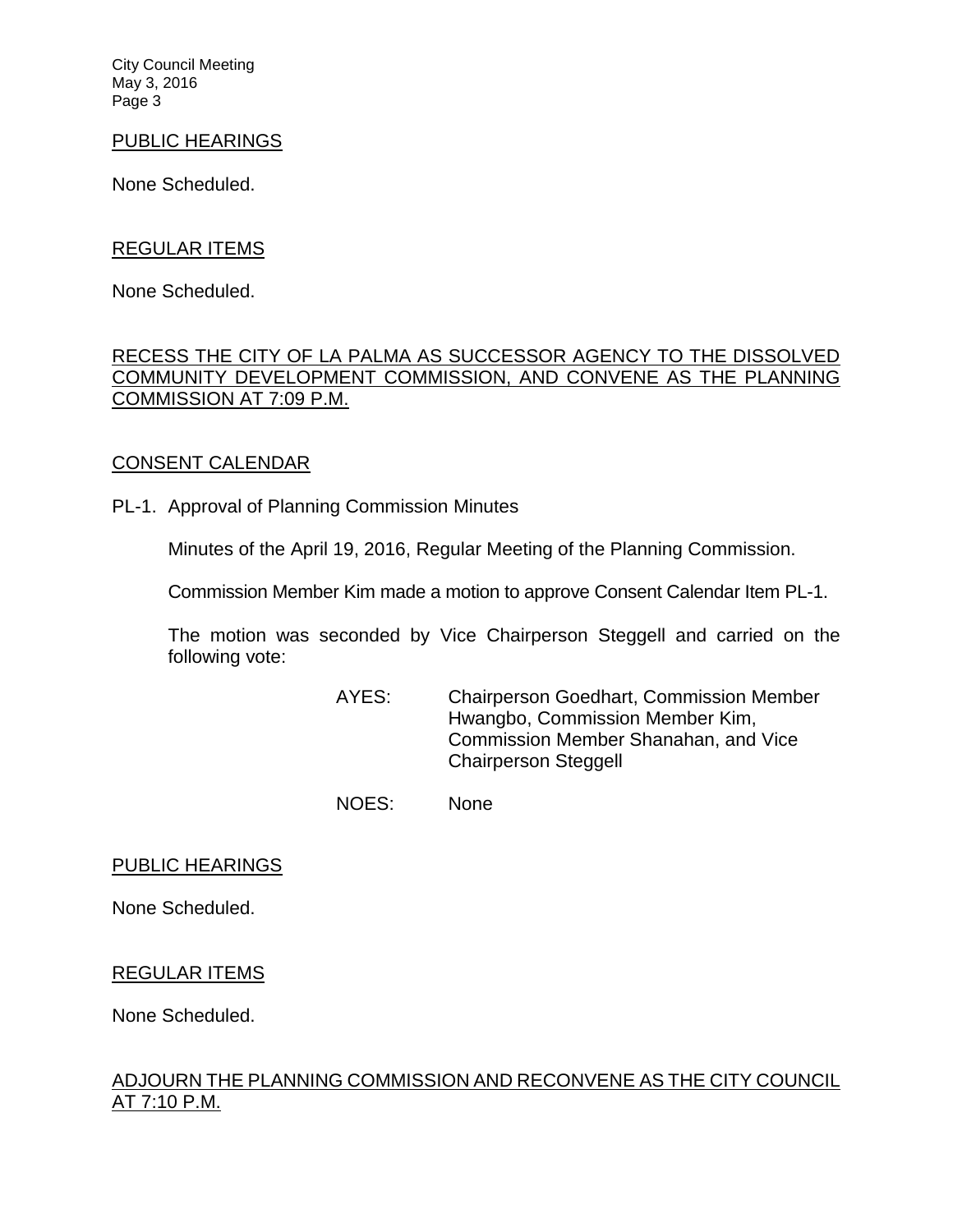## [CONSENT CALENDAR](http://lapalma.granicus.com/MediaPlayer.php?view_id=&clip_id=990&meta_id=132162)

1. Waive the Reading of All Ordinances

Waive the reading of all Ordinances in their entirety and read by title only.

2. Approval of Council Minutes

Minutes of the April 19, 2016, Regular Meeting of the City Council.

3. Approval of Register of Demands

Resolution No. 2016-26 approving the Register of Demands for May 3, 2016.

4. City of La Palma 3rd Quarter Cash and Investment Report, Fiscal Year 2015-16, as of March 31, 2016

Receive and file the Cash and Investment Report for the third quarter of Fiscal Year 2015-16.

5. Water Conservation Monthly Report for March 2016

Receive and file the Water Conservation Monthly Report for March 2016.

6. Agreement with the City of Brea for Information Technology Services

Approve and authorize the Mayor to execute an Agreement with the City of Brea for Information Technology Services.

7. Resolution Delegating Authorization to City Personnel to Execute Agreements with the California Department of Transportation

Resolution No. 2016-27 delegating authorization to City personnel to execute all Master Agreements, Program Supplemental Agreements, Fund Exchange Agreements, and/or Fund Transfer Agreements with the California Department of Transportation.

8. Approval of License Agreement with Southern California Edison Company of Right- of-Way Use for Park and Public Recreation Purposes

Approve and authorize the Mayor to execute the License Agreement with Southern California Edison Company (SCE) of Right-of-Way (ROW) use for Park and Public Recreation Purposes in the amount of \$100,908.36 for five years, paid in annual installments.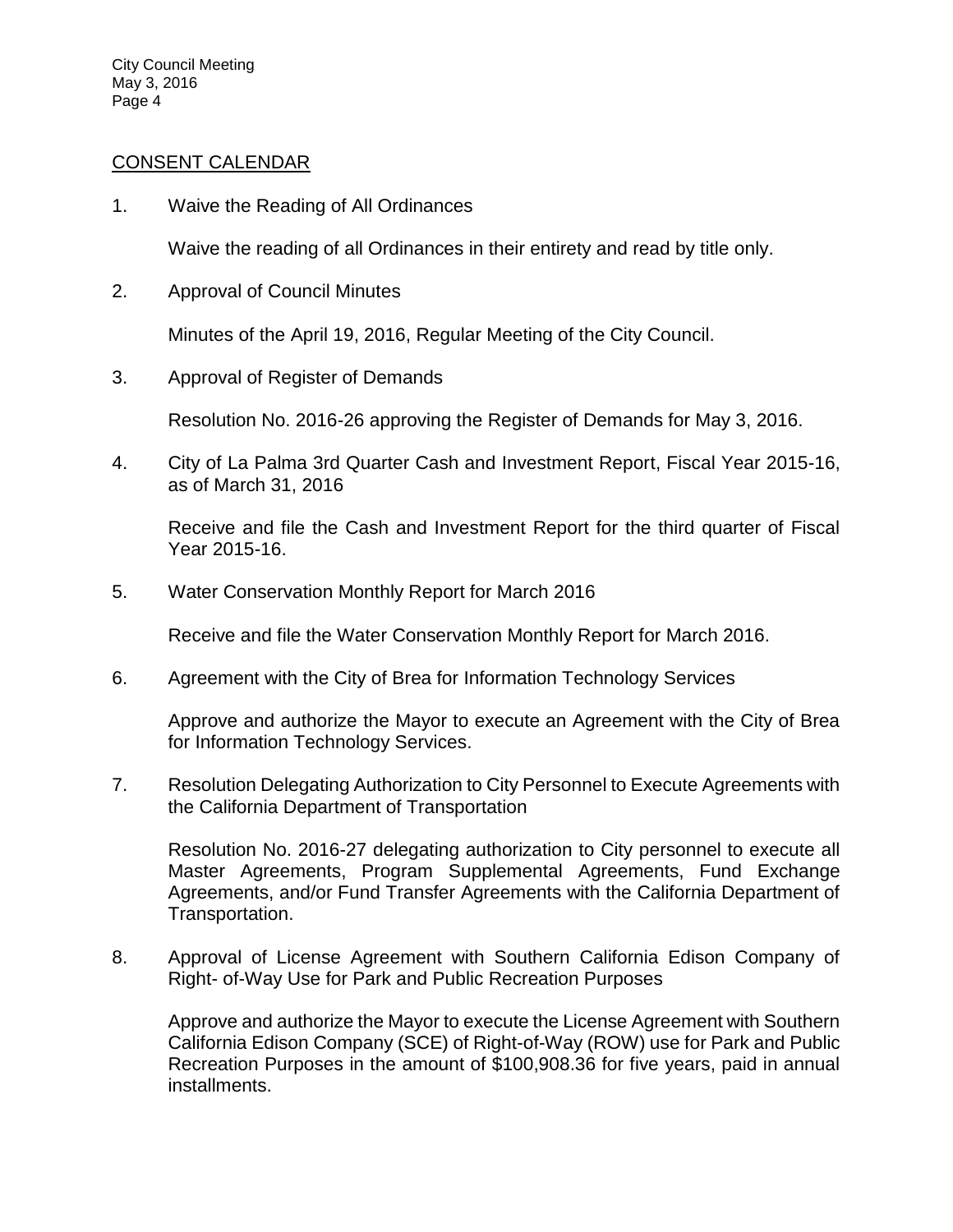Council Member Shanahan made a motion to approve Consent Calendar Items 1 through 8.

The motion was seconded by Council Member Kim and carried on the following vote:

- AYES: Mayor Goedhart, Council Member Hwangbo, Council Member Kim, Council Member Shanahan, and Mayor Pro Tem Steggell
- NOES: None

# [REGULAR ITEMS](http://lapalma.granicus.com/MediaPlayer.php?view_id=&clip_id=990&meta_id=132101)

9. [Award of Contract to RJ Noble Company for the Fresca Drive and Marlin Circle](http://lapalma.granicus.com/MediaPlayer.php?view_id=&clip_id=990&meta_id=132102)  [Rehabilitation Project, City Project No. ST-344](http://lapalma.granicus.com/MediaPlayer.php?view_id=&clip_id=990&meta_id=132102)

Community Services Director Belknap gave the Staff Report.

Council Comments and Questions:

Discussion ensued regarding notification being sent to all residents and commercial businesses in the area of the upcoming street construction; that project notification may be combined with the Valley View Street rehabilitation project; that the City Engineer's estimate was 27% above RJ Noble's bid; with that type of difference, how did the City Engineer develop the estimate; and a request to have the City Engineer contact Council Member Hwangbo to discuss the matter.

Award a contact in the amount of \$286,082 to RJ Noble for the Fresca Drive and Marlin Circle Rehabilitation Project, City Project No. ST-344.

Council Member Kim made a motion to approve the award of Contract to RJ Noble Company for the Fresca Drive and Marlin Circle Rehabilitation Project, City Project No. ST-344.

The motion was seconded by Council Member Shanahan and carried on the following vote:

- AYES: Mayor Goedhart, Council Member Hwangbo, Council Member Kim, Council Member Shanahan, and Mayor Pro Tem Steggell
- NOES: None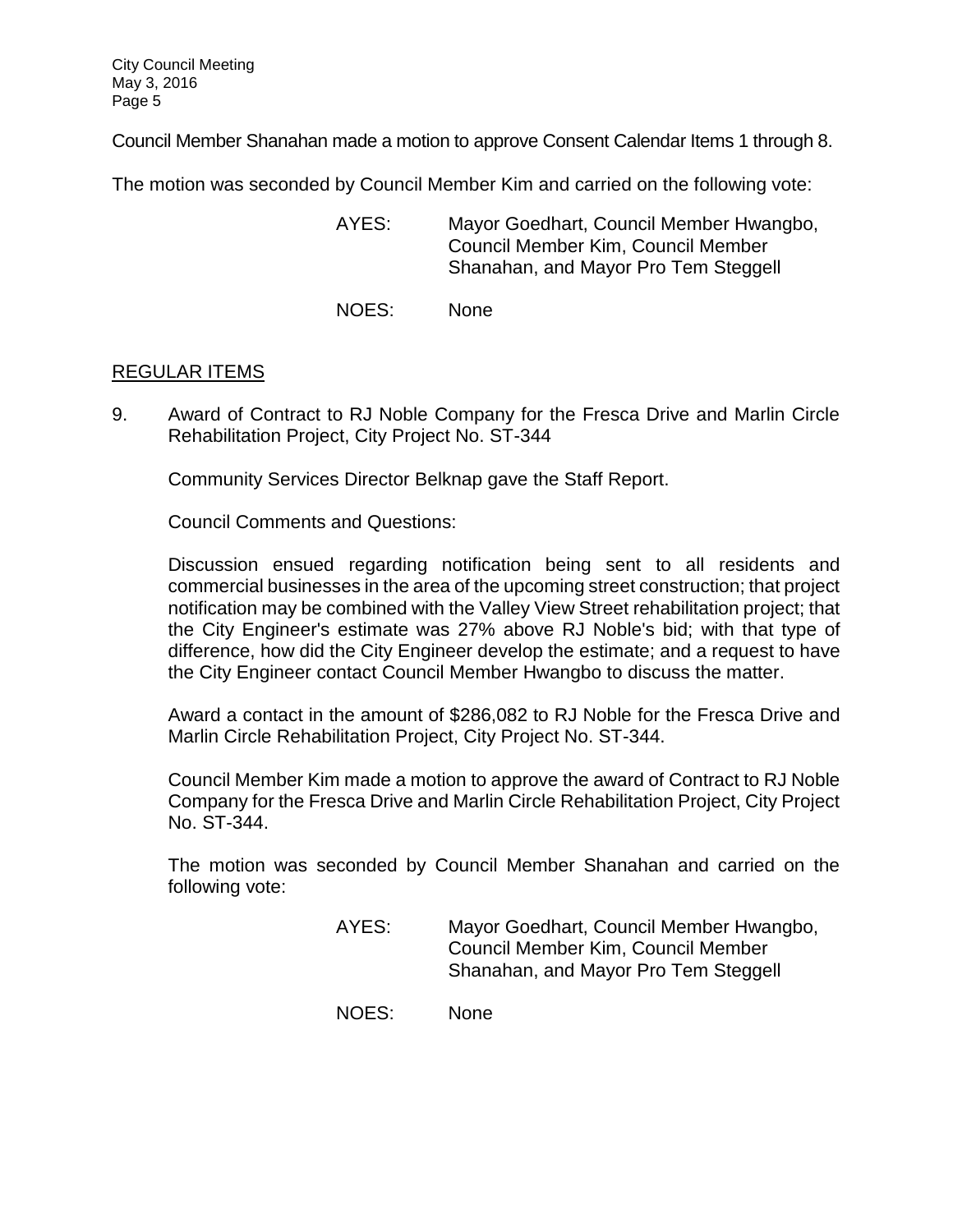10. [Walker/Marquart Street Bridge Repair Appropriation](http://lapalma.granicus.com/MediaPlayer.php?view_id=&clip_id=990&meta_id=132105)

City Manager Murray noted a correction on the Agenda face sheet to reflect that this project is a request to amend the Fiscal Year 2015-16 budget as the Staff Report reflected.

Community Services Director Belknap gave the Staff Report.

Council Comments and Questions:

Discussion ensued regarding the plan to recover repair costs; that both the owner and driver of the vehicle are liable; that the vehicle owner has been identified; that Chief McCrary will give an update on the incident in the Weekly Report; that because the driver fled the scene, Search and Rescue was called in because of the debris that went into the creek channel in an effort to locate the driver had the driver been in the channel; that the vehicle owner's insurance policy is primary and the driver is secondary; and the cost involved if the City needs to take legal action with the vehicle owner.

Assistant City Attorney Molko responded that there are many contingencies involved; that she is not familiar with the specifics of the case or circumstances; and that a future discussion would need to be had in order to evaluate the case and give a cost estimate.

City Manager Murray added that the City has the option of going through its thirdparty administrator who handles the City's claims to litigate the matter.

Further discussion ensued regarding the need to make the bridge repair to address public safety.

Resolution No. 2016-28 amending the Fiscal Year 2015-16 Budget to add the Walker/Marquart Street Bridge repair project to the Capital Improvement Plan (CIP) and appropriate \$45,000 from the Capital Outlay Reserve (COR) to fund the project.

Council Member Kim made a motion to approve Resolution No. 2016-28 amending the Fiscal Year 2015-16 Budget to add the Walker/Marquart Street Bridge repair project to the Capital Improvement Plan (CIP) and appropriate \$45,000 from the Capital Outlay Reserve (COR) to fund the project.

The motion was seconded by Mayor Pro Tem Steggell and carried on the following vote:

> AYES: Mayor Goedhart, Council Member Hwangbo, Council Member Kim, Council Member Shanahan, and Mayor Pro Tem Steggell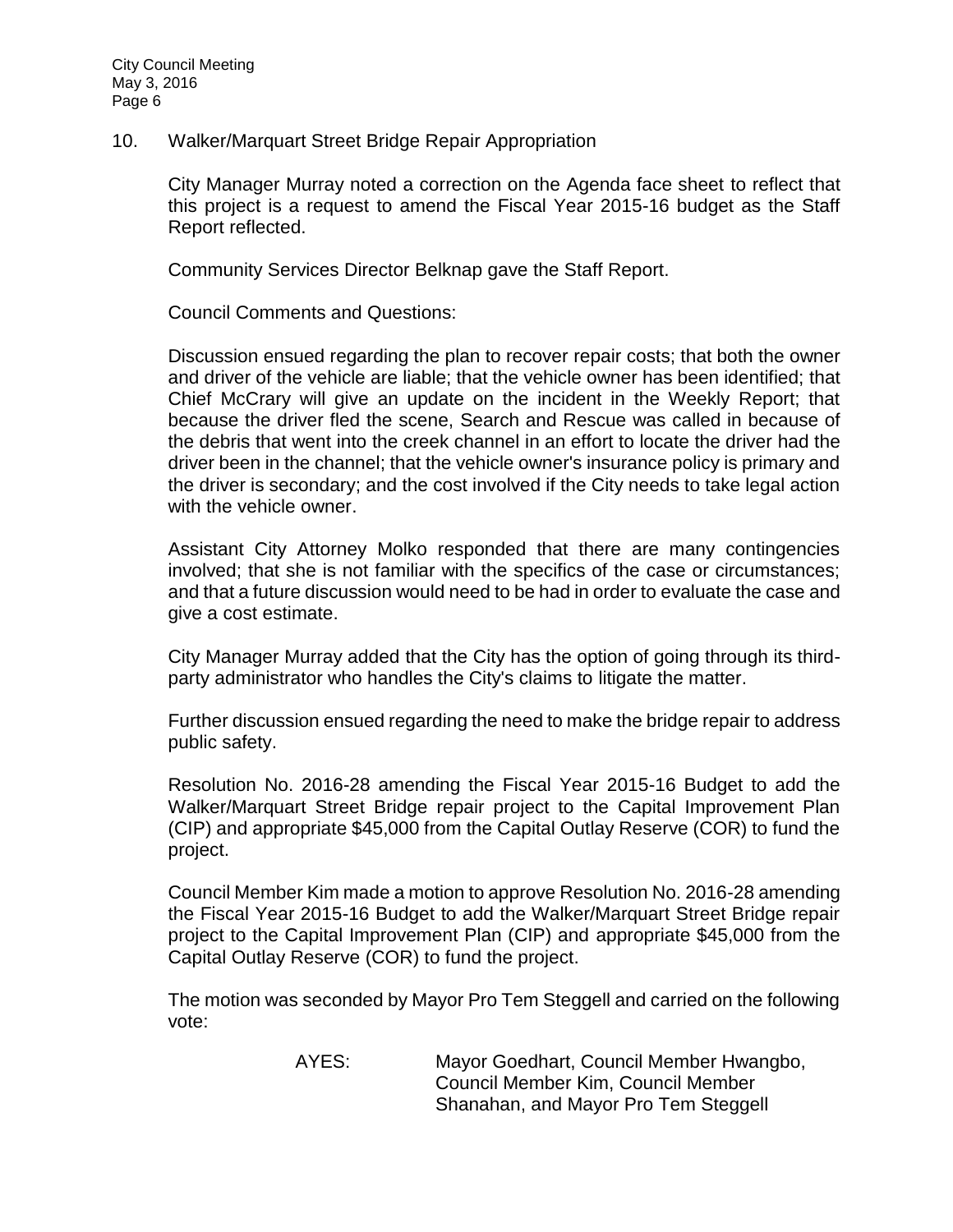# NOES: None

11. [Second Reading and Adoption of an Ordinance Amending Provisions of the La](http://lapalma.granicus.com/MediaPlayer.php?view_id=&clip_id=990&meta_id=132108)  [Palma City Code Chapters 2 \(Administration\), 8 \(Animal Control\), and 44 \(Zoning\)](http://lapalma.granicus.com/MediaPlayer.php?view_id=&clip_id=990&meta_id=132108)  [to Eliminate the Planning Commission and Transfer its Existing Authority to the](http://lapalma.granicus.com/MediaPlayer.php?view_id=&clip_id=990&meta_id=132108)  [City Council as the City's New Planning Agency.](http://lapalma.granicus.com/MediaPlayer.php?view_id=&clip_id=990&meta_id=132108)

Community Development Director Dumhart gave the Staff report.

Order the second reading and adopt Ordinance No. 2016-06 amending provisions of the La Palma City Code Chapters 2, 8, and 44 to eliminate the Planning Commission and transfer its existing authority to the City Council as the City's new Planning Agency.

Council Member Hwangbo made a motion to order the Second Reading and Adopt Ordinance No. 2016-06 Amending Provisions of the La Palma City Code Chapters 2 (Administration), 8 (Animal Control), and 44 (Zoning) to Eliminate the Planning Commission and Transfer its Existing Authority to the City Council as the City's New Planning Agency.

The motion was seconded by Council Member Shanahan and carried on the following vote:

> AYES: Mayor Goedhart, Council Member Hwangbo, Council Member Kim, Council Member Shanahan, and Mayor Pro Tem Steggell

NOES: None

# RECONVENE THE CITY OF LA PALMA AS SUCCESSOR AGENCY TO THE DISSOLVED COMMUNITY DEVELOPMENT COMMISSION FOR A JOINT MEETING WITH THE CITY COUNCIL AT 7:20 P.M.

# [PUBLIC HEARINGS](http://lapalma.granicus.com/MediaPlayer.php?view_id=&clip_id=990&meta_id=132121)

12. [Presentation and Adoption Fiscal Year 2016-17 Budget](http://lapalma.granicus.com/MediaPlayer.php?view_id=&clip_id=990&meta_id=132122)

City Manager Murray thanked the City Council and Staff for all the work involved and time invested with getting the FY 2016-17 Budget approved this early in the year.

a) [Mayor Goedhart opened the](http://lapalma.granicus.com/MediaPlayer.php?view_id=&clip_id=990&meta_id=132123) Public Hearing at 7:24 p.m.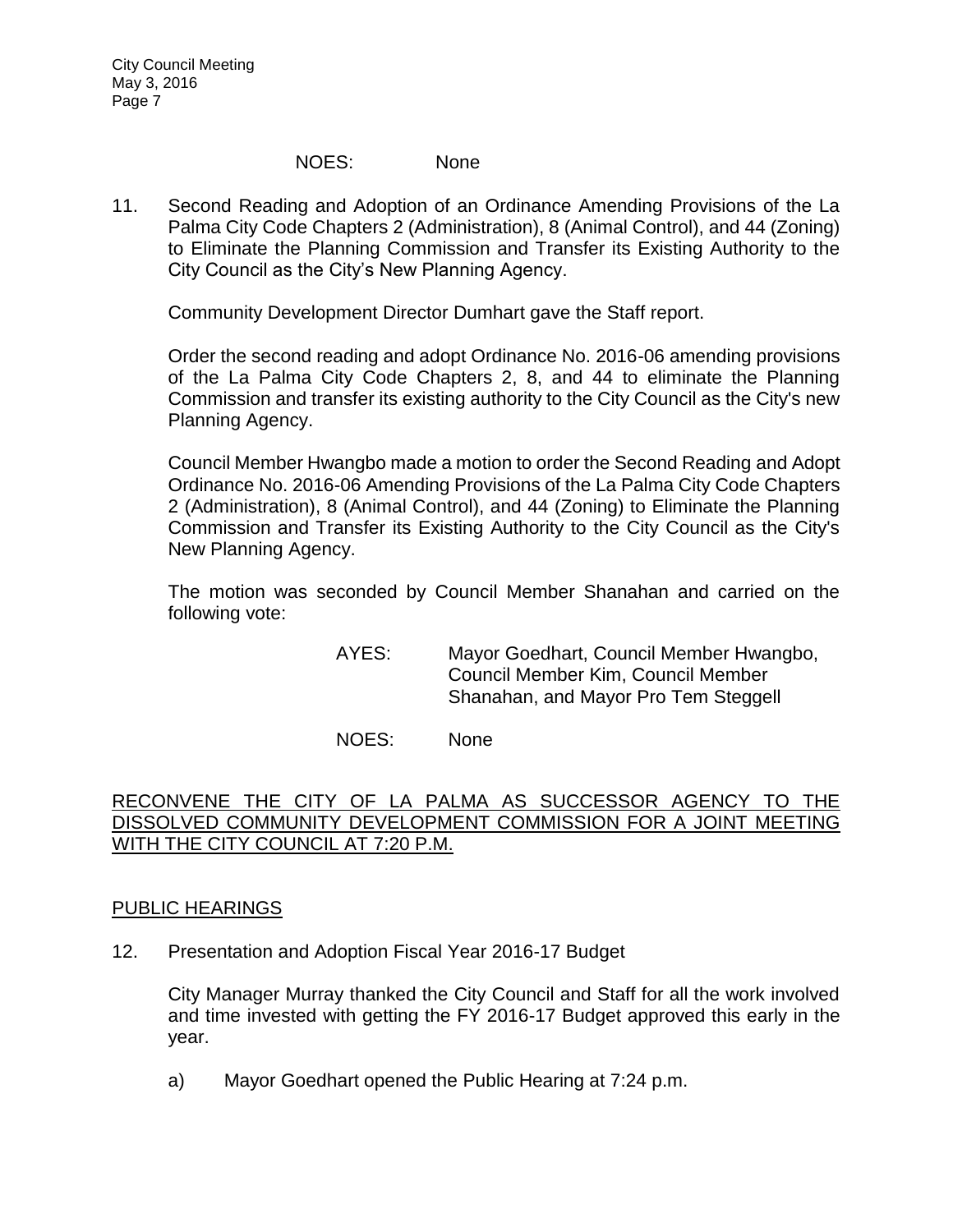- b) [Administrative Services Director Shelton gave the Staff Report](http://lapalma.granicus.com/MediaPlayer.php?view_id=&clip_id=990&meta_id=132124)
- c) [City Council Comments and Questions:](http://lapalma.granicus.com/MediaPlayer.php?view_id=&clip_id=990&meta_id=132125)

None.

d) Public Comments:

No members of the public wished to speak.

e) [Mayor Goedhart closed the Public Hearing at 7:25 p.m.](http://lapalma.granicus.com/MediaPlayer.php?view_id=&clip_id=990&meta_id=132126)

Discussion ensued regarding the City's financial difficulties over the past few years; that the City has decreased its expenses by cutting 1.7 million dollars out of the Budget over the past few years; that reserves will be exhausted in approximately 10 years if the City does not take action; that after the Budget adoption, the City Council will have discussions over the next two months to address the financial concerns; that a very big decision will need to be made; that the City does not have many options to increase revenue; that the residents of the City will need to make serious considerations and possibly vote on a tax measure; that long term solutions to make La Palma more sustainable should be reviewed and researched; that innovation is needed in order to survive; and that Staff is encouraged to bring ideas to the City Council.

f) Adopt Resolution approving and adopting a Budget for Fiscal Year 2016- 17, which includes the City's Financial Policy Statements.

Council Member Shanahan made a motion to adopt Resolution No. 2016- 29 approving and adopting a Budget for Fiscal Year 2016-17, which includes the City's Financial Policy Statements.

The motion was seconded by Mayor Pro Tem Steggell and carried on the following vote:

- AYES: Mayor Goedhart, Council Member Hwangbo, Council Member Kim, Council Member Shanahan, and Mayor Pro Tem Steggell
- NOES: None

Mayor Goedhart thanked the Staff for their hard work over the past few months and announced that the City Council looks forward to Staff presenting options and various alternatives for financial sustainability.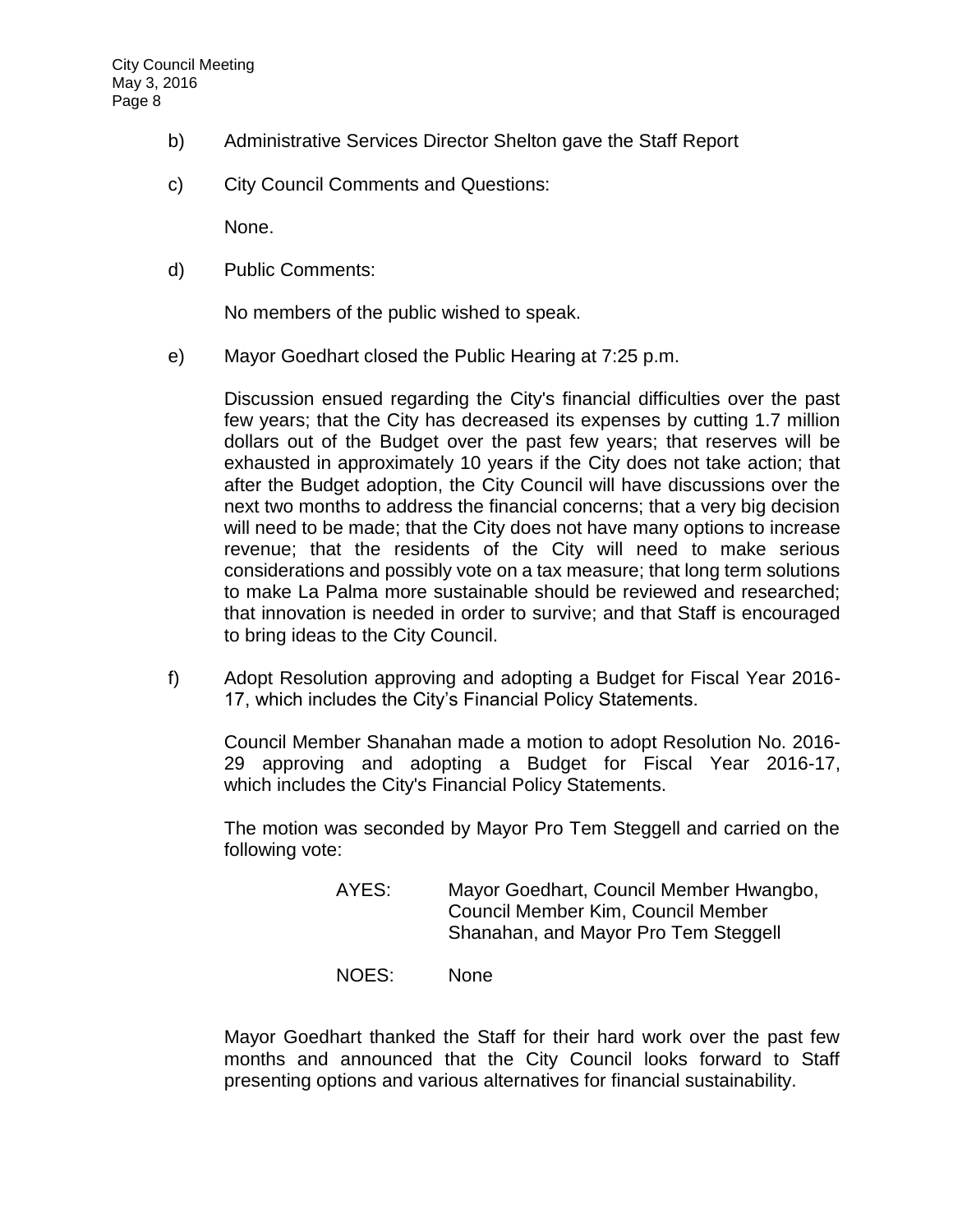Council Member Hwangbo inquired about Placentia's situation; how the City is doing things differently; has staff reviewed our processes; and asked what we are doing to prevent a situation like theirs.

City Manager Murray responded that what happened in Placentia cannot happen in La Palma because wire transfer authority is only allowed to be made between our own internal accounts; any transfer that is not into one of our own accounts has to be signed off by the City Manager before the transfer is made, with the bank calling the City Manager directly; that the City has controls in place; that we have an outside firm of Certified Professional Accountants that do all the bank and cash reconciliations, checks and balances, which are then reviewed a second time by the Department Director.

# [ADJOURN THE CITY OF LA PALMA AS SUCCESSOR AGENCY TO THE DISSOLVED](http://lapalma.granicus.com/MediaPlayer.php?view_id=&clip_id=990&meta_id=132135)  [COMMUNITY DEVELOPMENT COMMISSION AT 7:33 P.M.](http://lapalma.granicus.com/MediaPlayer.php?view_id=&clip_id=990&meta_id=132135)

# [COUNCILMEMBER AB1234 REPORTS, REPORTS FROM CITY-AFFILIATED](http://lapalma.granicus.com/MediaPlayer.php?view_id=&clip_id=990&meta_id=132136)  [COMMITTEES, AND COUNCIL REMARKS](http://lapalma.granicus.com/MediaPlayer.php?view_id=&clip_id=990&meta_id=132136)

**Council Member Shanahan** attended the State of the City Town Hall Meeting and thanked the Mayor for bringing the idea forward and the efforts taken to get the community involved; the positive feedback received; and announced his current support and commitment to maintain our Police Department long after he has stepped down from his role on the City Council.

**Mayor Pro Tem Steggell** attended the Orange County Fair Kick-off event; the State of the City Town Hall Meeting; the Cal-State Fullerton Donate Life 5K walk; the TCP Plaza Ribbon Cutting and Grand Opening event.

**Council Member Hwangbo** had nothing to report.

**Council Member Kim** attended the Los Coyotes Elementary School Talent Show; the State of the City Town Hall Meeting; the Orange County Sanitation District (OCSD) Board Meeting; and the TCP Plaza Ribbon Cutting and Grand Opening event.

**Mayor Goedhart** attended the State of the City Town Hall Meeting; the Los Coyotes Elementary School Talent Show; and the TCP Plaza Ribbon Cutting and Grand Opening event.

# [CITY MANAGER REMARKS](http://lapalma.granicus.com/MediaPlayer.php?view_id=&clip_id=990&meta_id=132142)